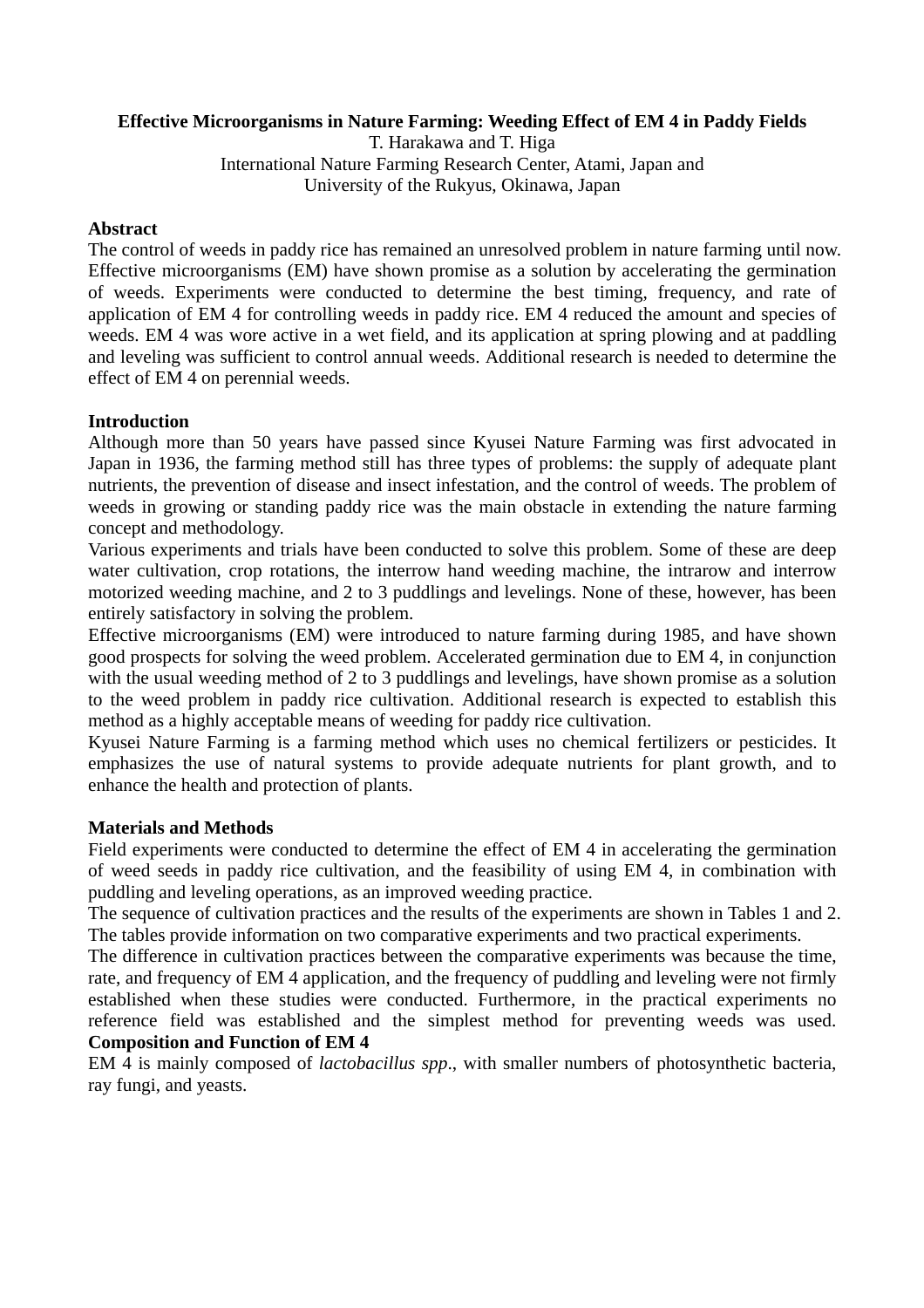| Picius with Two I dudinigs and Levenngs. Comparative Experiments. |                             |                                          |                    |                                               |                    |  |  |  |
|-------------------------------------------------------------------|-----------------------------|------------------------------------------|--------------------|-----------------------------------------------|--------------------|--|--|--|
| Grower                                                            |                             | <b>COMPARATIVE EXPERIMENT 1: H. Baba</b> |                    | <b>COMPARATIVE EXPERIMENT 2: T. Tanabe</b>    |                    |  |  |  |
| Experiment lot                                                    |                             | EM 4 applied                             | EM 4 not applied   | EM 4 applied                                  | EM 4 not applied   |  |  |  |
| Variety                                                           |                             | Koshihikari                              |                    | Nihobare                                      |                    |  |  |  |
| Cultivation area                                                  |                             | 10a                                      | 1a                 | 10a                                           | $3\ a$             |  |  |  |
| Fall plowing                                                      |                             | Twice                                    | Once               | Once                                          | Once               |  |  |  |
| Spring plowing                                                    |                             | Twice                                    | Twice              | Once                                          | Once               |  |  |  |
| Spray of EM4<br>Saturated solution<br>$(1$ liter/10a)             | 1st                         | Late Oct                                 |                    | Apr 29                                        |                    |  |  |  |
|                                                                   | 2nd                         | Early Feb                                |                    | May 7                                         |                    |  |  |  |
|                                                                   | 3rd                         | Early Mar                                |                    |                                               |                    |  |  |  |
| Paddling and<br>leveling                                          | 1 <sub>st</sub>             | Apr 17                                   | Mar 20             | May 2                                         | May 2              |  |  |  |
|                                                                   | 2nd                         | Apr 27                                   | Apr $13$           | May 7                                         | May 7              |  |  |  |
|                                                                   | 3rd                         | May 4                                    | Apr 24             |                                               |                    |  |  |  |
| Paddling interval                                                 |                             | 15 days                                  | 33 days            | 4 days                                        | 4 days             |  |  |  |
| Rice planting                                                     |                             | May 6                                    | May 3              | May 10                                        | May 9              |  |  |  |
| Weeding                                                           | 1 <sub>st</sub>             | Late May (machine)                       | May 15 (machine)   | May 25 (machine)                              | May 25 (machine)   |  |  |  |
|                                                                   | 2nd                         | Mid Jun (machine)                        | May 25 (hand)      | May 30 (hand)                                 | Jun 13 (machine)   |  |  |  |
|                                                                   | 3rd                         | Preharvest picking                       | Jun $10$ (hand)    | Jun 13 (machine)<br>Jun 20 (hand)             | Jul 6 (hand)       |  |  |  |
| Result                                                            | Weeding hours               | Approx, 9 hrs/10a                        | Approx, 30 hrs/10a | Approx. 12 hrs/10a                            | Approx. 30 hrs/10a |  |  |  |
|                                                                   | Weed growth*                |                                          | 4                  | $\mathfrak{D}$                                | 4                  |  |  |  |
| Reference                                                         | Yield                       | 433 kg/10a                               | 290 kg/10a         | 554 kg/10a                                    | 377 kg/10a         |  |  |  |
|                                                                   | EM2 and EM3                 | Used                                     | Not used           | Used                                          | Not used           |  |  |  |
|                                                                   | Weeding in<br>previous year | Herbicides were used                     |                    | Machine weeding: twice<br>Hand weeding: twice |                    |  |  |  |
|                                                                   | Location                    | Shiga Prefecture, JAPAN                  |                    | Shiga Prefecture, JAPAN                       |                    |  |  |  |

# **Table 1. The Effect of Application Procedure of EM4 on Rice Growth and Weeds in Paddy Fields with Two Puddlings and Levelings: Comparative Experiments.**

\* Weed growth : 4(very much), 3(much), 2 (a little), 1(very little), 0(none).

# **Table 2. The Effect of Application Procedure of EM4 on Rice Growth and Weeds in Paddy Fields with Two Puddlings and Levelings: Practical Experiments.**

| Grower                                              |               | <b>COMPARATIVE EXPERIMENT 1</b> | <b>COMPARATIVE EXPERIMENT 2</b> |  |
|-----------------------------------------------------|---------------|---------------------------------|---------------------------------|--|
| Experiment lot                                      |               | K. Nakazawa                     | R. Yamazaki                     |  |
| Variety                                             |               | Nihobare                        | Nihobare                        |  |
| Cultivation area                                    |               | 6 a                             | 7a                              |  |
| Fall plowing                                        |               | None                            | Once                            |  |
| Spring plowing                                      |               | Once                            | Twice                           |  |
| Spray of EM4                                        | 1st           | Jun $13$                        | Dec 14                          |  |
| Saturated solution<br>2nd<br>$(1$ liter/10a)<br>3rd |               |                                 | Mar 9                           |  |
|                                                     |               |                                 | Jun $10$                        |  |
| Paddling and<br>leveling                            | 1st           | <b>Jun 13</b>                   | <b>Jun 10</b>                   |  |
|                                                     | 2nd           | Jun 19                          | Jun 17                          |  |
|                                                     | 3rd           |                                 |                                 |  |
| Paddling interval                                   |               | 5 days                          | 6 days                          |  |
| Rice planting                                       |               | <b>Jun 20</b>                   | <b>Jun 20</b>                   |  |
| Weeding                                             | 1st           |                                 |                                 |  |
|                                                     | 2nd           |                                 |                                 |  |
|                                                     | 3rd           |                                 |                                 |  |
| Result                                              | Weeding hours | $0$ hr/ $10a$                   | $0$ hr/ $10a$                   |  |
|                                                     | Weed growth*  | 0                               | $\theta$                        |  |
| Reference                                           | Yield         | 568 kg/10a                      | 495 kg/10a                      |  |
|                                                     | EM2 and EM3   | Used                            | Used                            |  |
|                                                     | Weeding in    | Machine: twice                  | Herbicides were used            |  |
|                                                     | previous year | Hand: once                      |                                 |  |
|                                                     | Location      | Kyoto, JAPAN                    | Nara Prefecture, JAPAN          |  |

\* Weed growth : 4(very much), 3(much), 2 (a little), 1(very little), 0(none).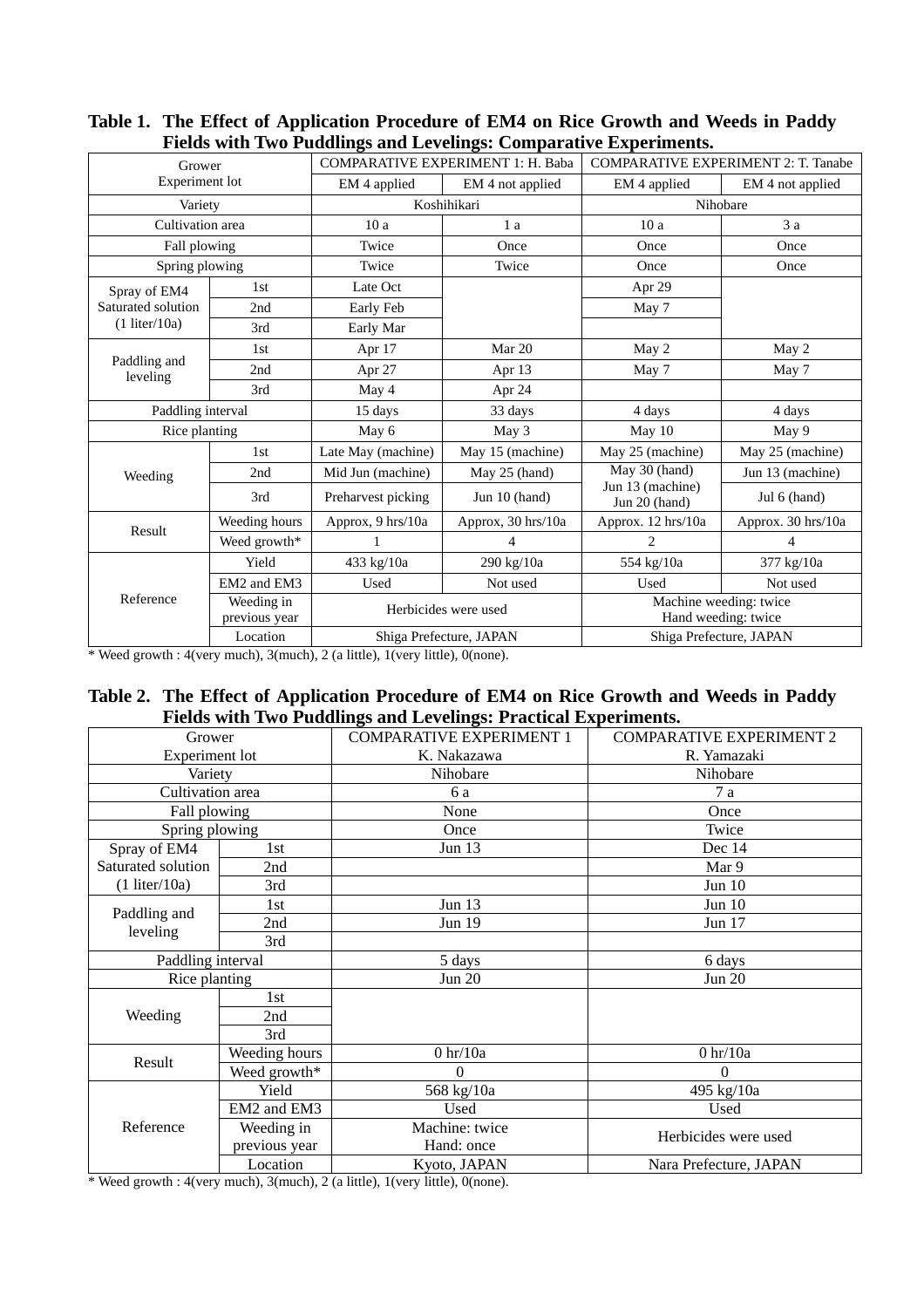Lactobacilli in EM 4 are capable of fermenting the husks of seeds, and in so doing can accelerate seed germination. EM 4 also has strong germicidal properties, and can directly suppress soil borne plant pathogens, including *Fusarium spp*. and *Sclerotinia sclerotium*. In addition, if green grass is plowed into soil and EM 4 is applied, Lactobacilli will ferment the grass without complete decomposition. This means that the problems which occur during the decomposition process in soil are avoided and, hence, green grass can be converted into a compost-like material which, in turn, can improve soil productivity and the growth and yield of crops.

#### **Method of Spraying EM 4**

At fall plowing and spring plowing (no water in the field), 1 liter of a liquid stock culture of EM 4 was diluted with water to 1:1000 and sprayed over the field with a powered sprayer. At puddling and leveling (water in the field), 1 liter of a liquid stock culture of EM 4 was diluted with water to 1:50 to 1:10 and sprayed evenly over the field with a sprinkling can.

#### **Results**

In both the comparative experiments, the time required for weeding was shorter for the lot treated with EM 4 than for the untreated controls. Visual inspection of the fields clearly showed that the application of EM 4 reduced both the amount and species of weeds.

In the practical experiments, the weeding effect of EM 4 was more noticeable than for the comparative experiments. The time required for weeding was zero in both experiments. Visual inspection of the fields showed almost no weeds in the fields. Additional details are reported in the tables.

#### **Discussion**

## **Number of EM 4 Applications**

Practical experiment 1 showed excellent results with the simplest procedure. In practical experiment 2, EM 4 was sprayed on the field a total of three times, once each at fall plowing, spring plowing, and puddling and leveling. It was sprayed only once at puddling and leveling in practical experiment 1, resulting in the same weeding time of zero hours. A conclusion here is that the spraying of EM 4 at fall plowing is unnecessary.

#### **Water in the Field**

It is inferred from the results of comparative experiment 1 that microorganisms become less active if they are sprayed when there is no water in the field (fall and spring plowing). This is supported by results from another practical experiment that concluded the amount of weeds in a wet field was reduced to one-half by spraying EM 4 only once at fall plowing.

#### **Temperature and Puddling Interval**

Since rice was planted late in the season in the practical experiments, the water temperature in the field was higher than that in the comparative experiments. Therefore, it can be assumed that weed seeds germinated fully in the practical experiments, although the interval of rough puddling and finished puddling was short (5 or 6 days) because the germination of weed seeds is faster at higher temperatures.

However, in comparative experiment 1, the germination of weed seeds was incomplete in the EM 4 treated lot because water temperature was low, although the puddling interval was 15 days.

The puddling interval in the EM 4 treated lot in comparative experiment 2 was only 4 days. If the interval was longer, more seeds could have germinated and weeding would have been more effective.

Among all the experiments, practical experiment 1 was the simplest and most effective method of weeding. However, the puddling interval needs to be longer in regions where rice is planted earlier in the season, and in cooler regions where early temperatures are low. Therefore, the most suitable and effective procedure of EM 4 application for each region will depend on specific climatic and agroecological conditions.